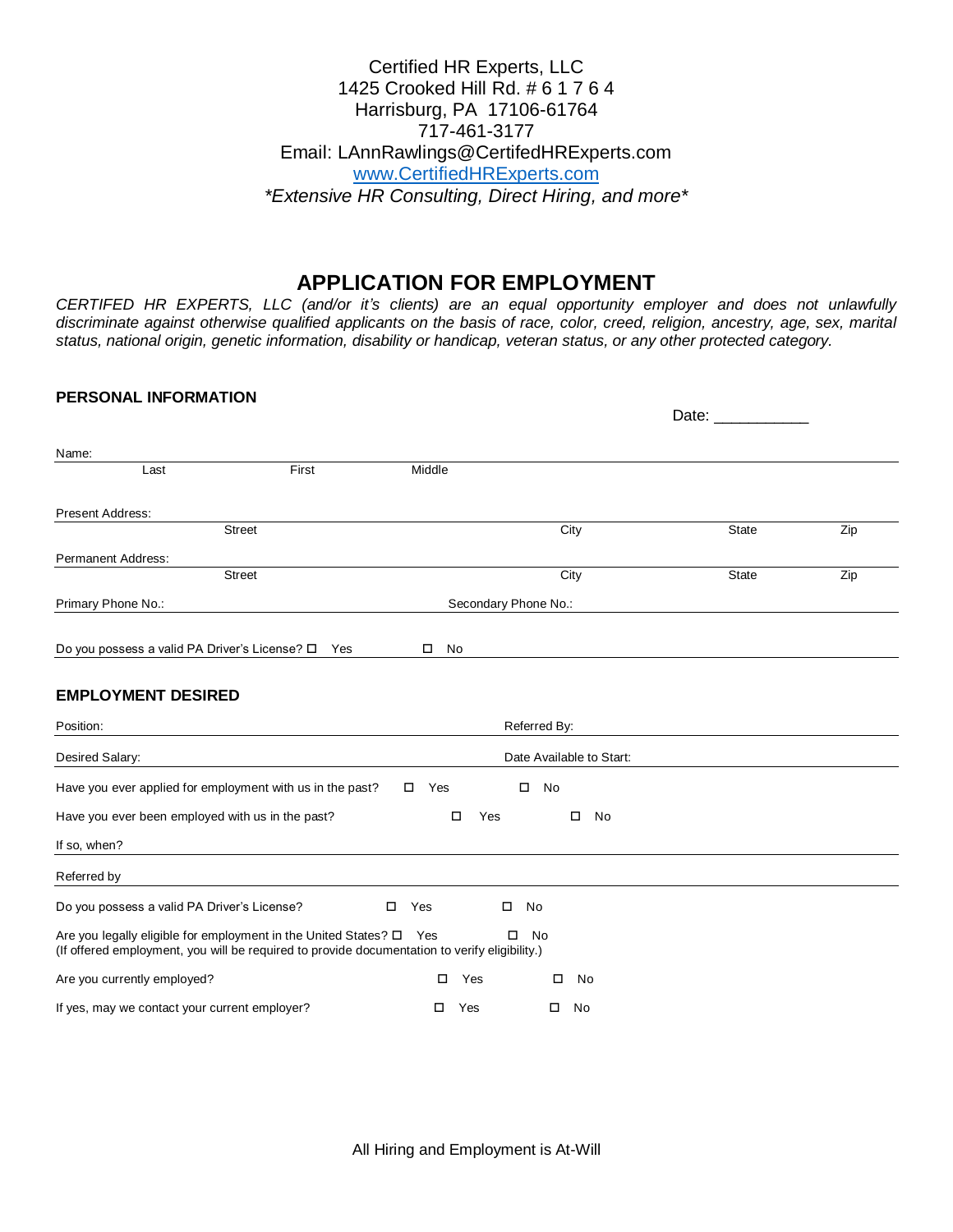## Certified HR Experts, LLC 1425 Crooked Hill Rd. # 6 1 7 6 4 Harrisburg, PA 17106-61764 717-461-3177 Email: LAnnRawlings@CertifedHRExperts.com [www.CertifiedHRExperts.com](http://www.certifiedhrexperts.com/) *\*Extensive HR Consulting, Direct Hiring, and more\**

**EMPLOYMENT EXPERIENCE:** List last four (4) employers, starting with the most current position.

| Date                  | <b>Name and address</b> | <b>Position</b> | <b>Reason for leaving</b> |
|-----------------------|-------------------------|-----------------|---------------------------|
| <b>Month and Year</b> |                         |                 |                           |
| From                  |                         |                 |                           |
| To                    |                         |                 |                           |
| From                  |                         |                 |                           |
| To                    |                         |                 |                           |
| From                  |                         |                 |                           |
| To                    |                         |                 |                           |
| From                  |                         |                 |                           |
| To                    |                         |                 |                           |
| From                  |                         |                 |                           |
| To                    |                         |                 |                           |

#### **MILITARY SERVICE:**

List Dates of Military Service:

**EDUCATIONAL BACKGROUND:** List last three (3) schools attended, starting with most recent.

| A. School | <b>B.</b> Years<br>Completed | C. Degree/Diploma | D. Major | E. Minor |
|-----------|------------------------------|-------------------|----------|----------|
|           |                              |                   |          |          |
|           |                              |                   |          |          |
|           |                              |                   |          |          |

**PROFESSIONAL LICENSES/CERTIFICATES:**